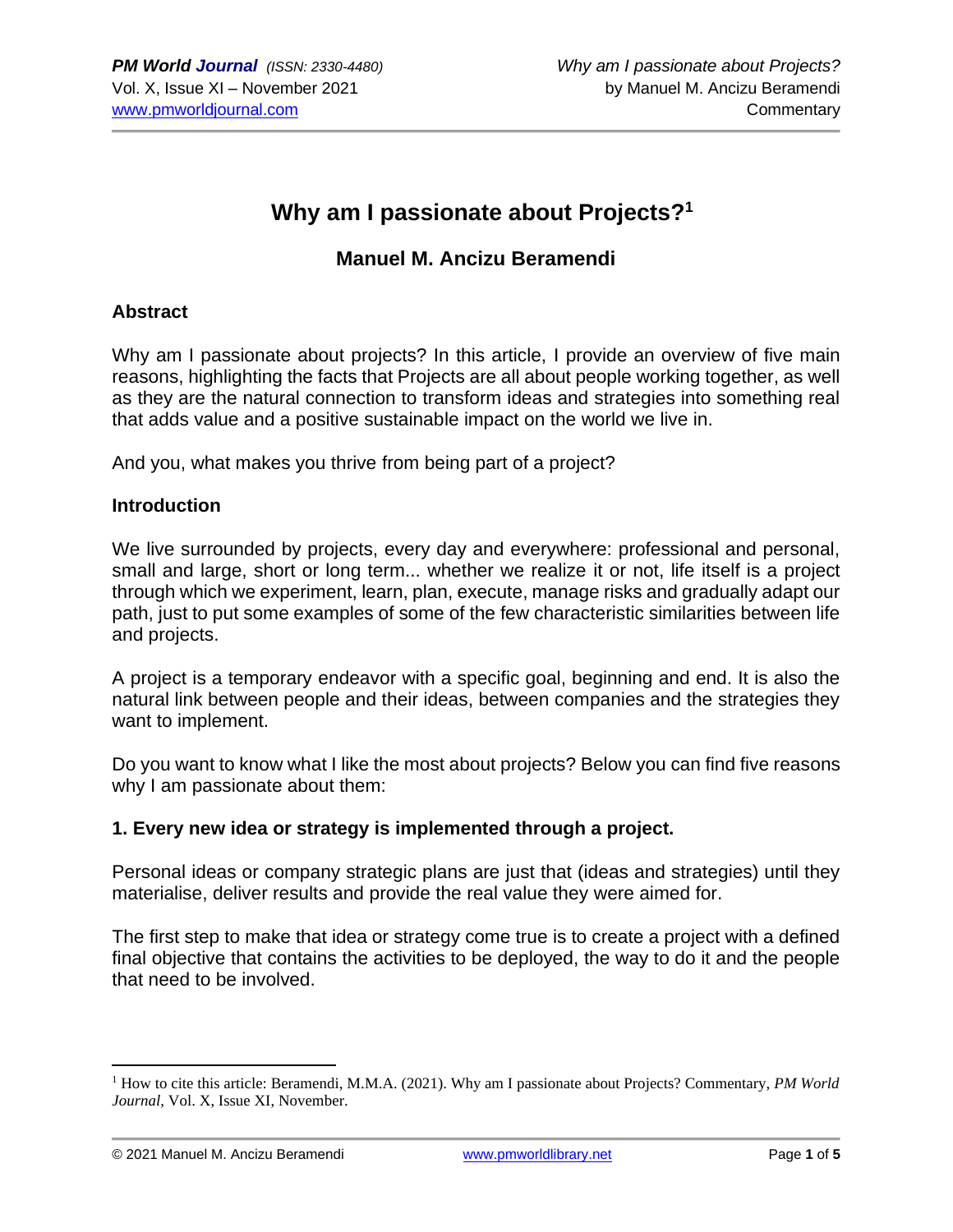Whatever the type of project, they all have something in common: they are the true connection that enable ideas to be transformed into actual outcomes and, therefore, projects have the possibility to improve the world we live in as they are the vehicle to make ideas come true.

#### **2. People are at the center of the projects.**

People are, without a doubt, at the center of projects. There are plenty of decisions to be made and agreements to be reached in order to move forward and achieve the objective:

- Does this project add value to the company's strategy?
- What team will execute it, who is the person assigned to lead it?
- Has progress been communicated to stakeholders?

As the ones mentioned above, lots of other questions emerge along the execution of a project; technology can be applied to make project management more efficient and collaborative but there is no doubt that projects are driven by people:

- leading, engaging and motivating teams to work cohesively, even at times when there seems to be no way forward.

- going the extra mile supporting another colleague, achieving the milestone on time or raising an innovative proposal that really makes a difference.

- reaching mutually beneficial agreements that build trust, credibility and consistency in front of the customer or among team members (probably one of the most complex aspects of people-to-people relationships).

None of these key activities is achieved automatically; it is people with their willpower, their determination and their desire to move the project forward that make it possible; it is people who are willing to involve and motivate other people towards a shared objective that can have a positive impact on the world we live in.

Placing people at the center of the project is certainly a key element to achieve outstanding sustainable results.

#### **3. Working in teams and in multicultural environments is very rewarding.**

Great teams are made of great people; and teams execute the projects. There is a special motivation and pride associated to the feeling of belonging to a team that is working towards a bold and inspiring goal.

© 2021 Manuel M. Ancizu Beramendi [www.pmworldlibrary.net](http://www.pmworldlibrary.net/) Page **2** of **5**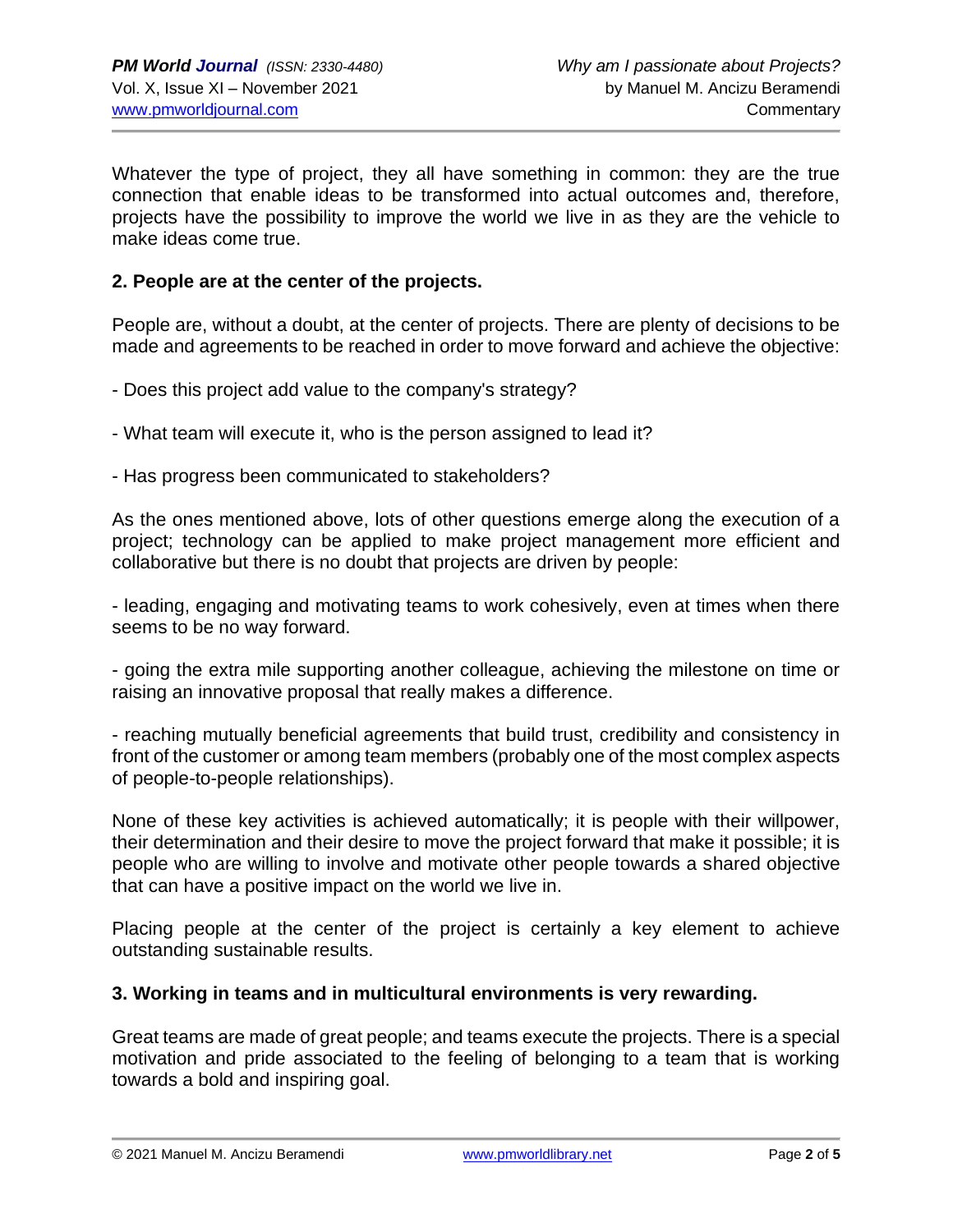The best teams are usually diverse and integrated by people from different gender, backgrounds, nationalities or ways of thinking; it is very beneficial that the composition of the team reflects the type of customer that will receive the product or service.

Thanks to technology, teams can interact face-to-face and virtually, people can have access online to a multicultural, varied and enriching environment, which requires cultivating different types of leadership depending on the configuration and characteristics of the team, its culture or the background of team members, among others.

This variety of situations, people and interactions is fascinating and requires a constant adaptation of leadership styles, a deep sense of listening and a great dose of empathy<sup>(1)</sup> so that, no matter the team we work with, the project becomes successful.

#### **4. Projects enable to grow every day**

The dynamism of projects is spectacular, partly because they have a specific objective, beginning and end; this means that each project is different and enables to have exposure to different situations, people and methodologies.

All this combined is an exponential generator of fabulous experiences which multiply learning possibilities, allow personal and professional growth, as well as push us to get out of our comfort zone. Working in a team reinforces this growth, learning from and exchanging knowledge with colleagues.

Moreover, if the team worked with a solid standardized methodological base adapted to each situation, it could better manage risks and transfer lessons learned between projects in a more agile and efficient way, creating a virtuous circle that lead to a positive impact not only on the current project but also on other similar projects that are being executed in parallel or that will be developed in the future.

#### **5. Development of multi-disciplinary skills**

Projects enable the combination of:

- technical knowledge and learnings.

- leadership of teams and people (empathy, decision making, agreements, motivation, ability to adapt, good communication skills).

- knowledge of business and strategy (projects are an integral part of an organization and it is necessary to clearly understand this context).

This is what  $PMI^{(2)}$  calls the Talent Triangle.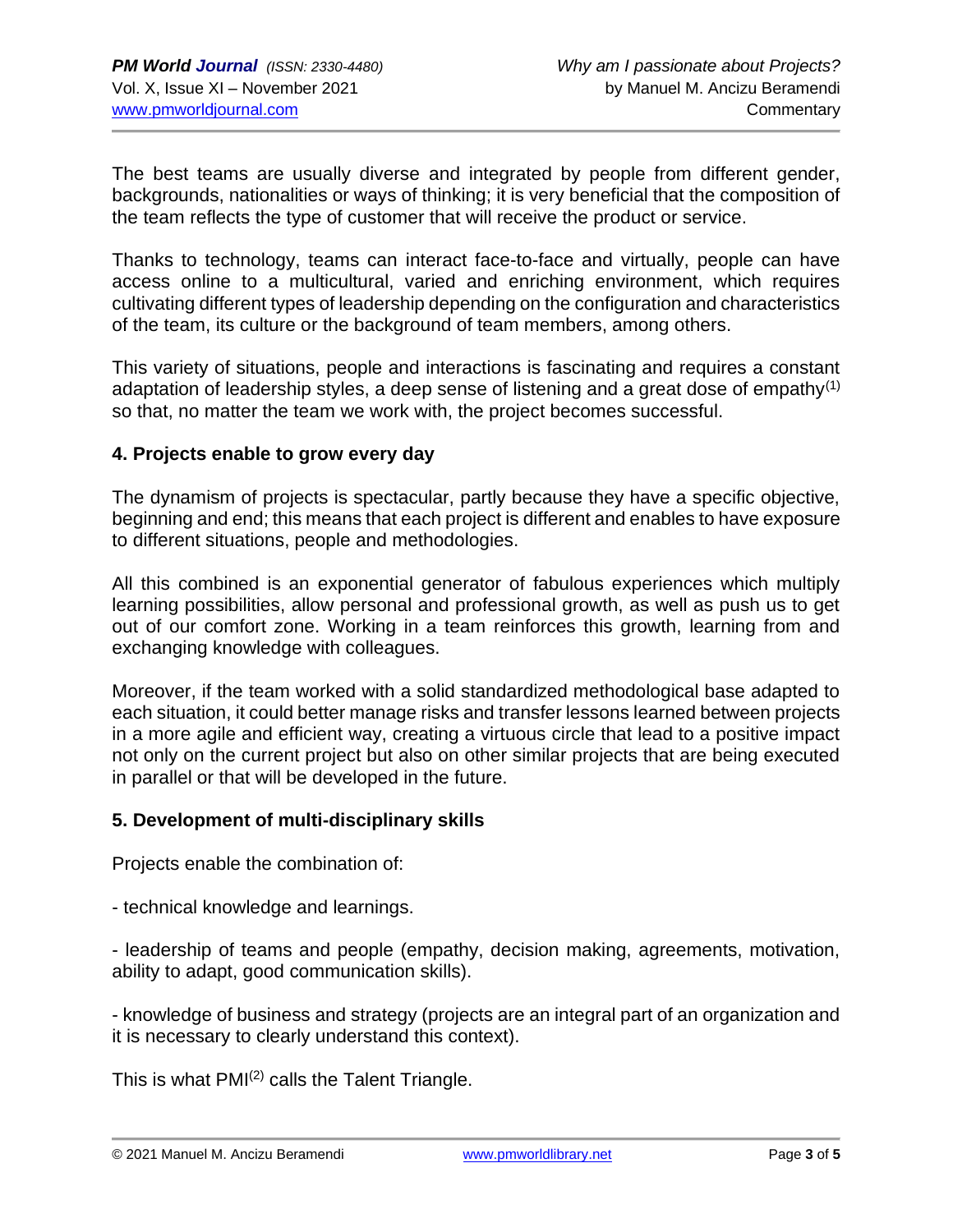This combination promotes the development of relevant skills in multiple disciplines achieving a global perspective and leadership to identify the dependencies and connections between the different elements, situations and people in a project, as well as to evaluate how they might impact the company's economics.

These generalist skills can be applied in any sector or activity, which is another positive point to be considered by practitioners in terms of employability.

#### **Conclusion**

Transforming ideas into action, working with people, experimenting multiple different experiences, learning every day, being part of great teams and leading them, being aware of the positive impact of my activities and developing useful personal skills are some of the reasons why I am passionate about projects.

What about you, what makes you thrive of being part of a project?.

#people, #ideas, #projects, #delivery, #ideastoaction

#### **References**

- (1) [https://www.forbes.com/sites/tracybrower/2021/09/19/empathy-is-the-most-important](https://www.forbes.com/sites/tracybrower/2021/09/19/empathy-is-the-most-important-leadership-skill-according-to-research/?sh=39cdc0d43dc5)[leadership-skill-according-to-research/?sh=39cdc0d43dc5](https://www.forbes.com/sites/tracybrower/2021/09/19/empathy-is-the-most-important-leadership-skill-according-to-research/?sh=39cdc0d43dc5)
- (2) [https://www.pmi.org](https://www.pmi.org/)